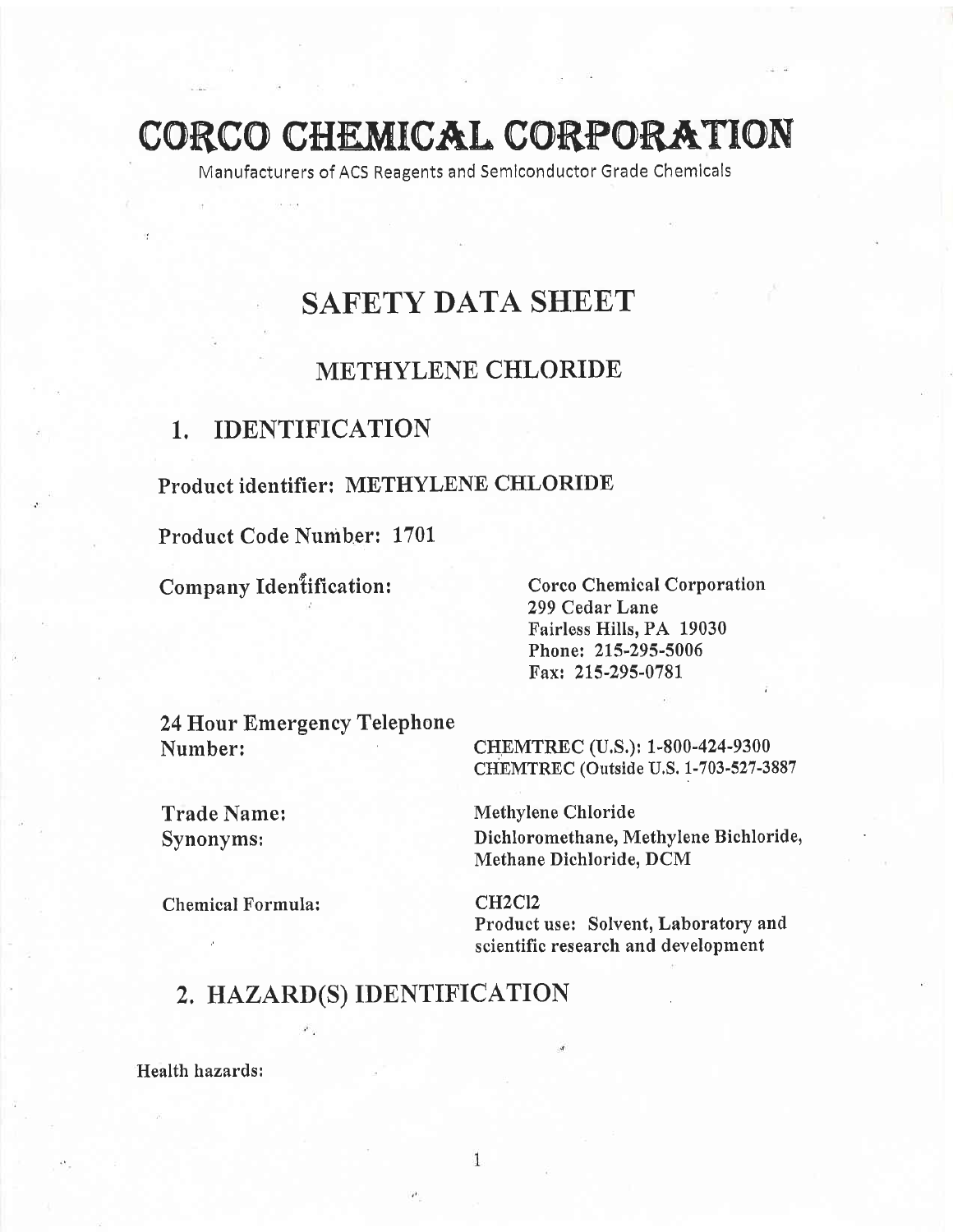Acute Toxicity: Skin Irritation: Category 2 Eye Irritation: Category 2B , Carcinogenicity: Category <sup>2</sup>

Category 4

Hazard Statements: Harmful if swallowed, Harmful in contact with skin. Causes eye irritation. Harmful if inhaled, May cause drowsiness or dizziness. May cause cancer.

Precautionary Statements: Wear protective gloves/protective clothing/eye protection/face protection, IF SWALLOWED: Call a POISON CENTER or a doctor/physician, If on skin or hair: Remove/take off immediatety all contaminated clothing. Rinse skin with water/shower. IF INHALED: Call a POISON CENTER or doctor/physician if you feel unwell.

OSHA regulatory status: This product is a "Hazardous Chemical" as defined by the OSHA Hazard Communication Standard, 29 CFR 1910,1200.

Potential Health Effects:

Eye Contact: May cause pain disproportionate to the level of irritation to eye tissue. May cause moderate eye irritation which may be slow to heal, May cause slight corneal injury, Vapor may causc eye irritation experienced as mild discomfort and redness.

Skin Contact: Brief contact may cause moderate skin irritation with local redness. May cause more severe response on covered skin (under clothing, gloves), Prolonged contact may cause skin burns. Symptoms may include pain, severe local redness, swelling, and tissue damage. Extensive skin contact with methylene chloride, such as immersion, may cause an intense burning sensation, followed by a cold, numb feeling which will subside after contact. May cause drying and flaking of the skin.

Skin Absorption: Prolonged skin contact is unlikely to result in absorption of harmful amounts.

Inhalation: In confined or poorly ventilated areas, vapor can readily accumulate and cause unconsciousness and death. Vapor may cause irritation of the upper respiratory tract (nose and throat) May cause carboxyhemoginemia, thereby impairing the blood's ability to transport oxygen,

Ingestion: Low toxicity if swallowed. Small amounts swallowed incidentally as a result of normal handling operations are not likely to cause injury; however, swallowing larger amounts may cause injury.

2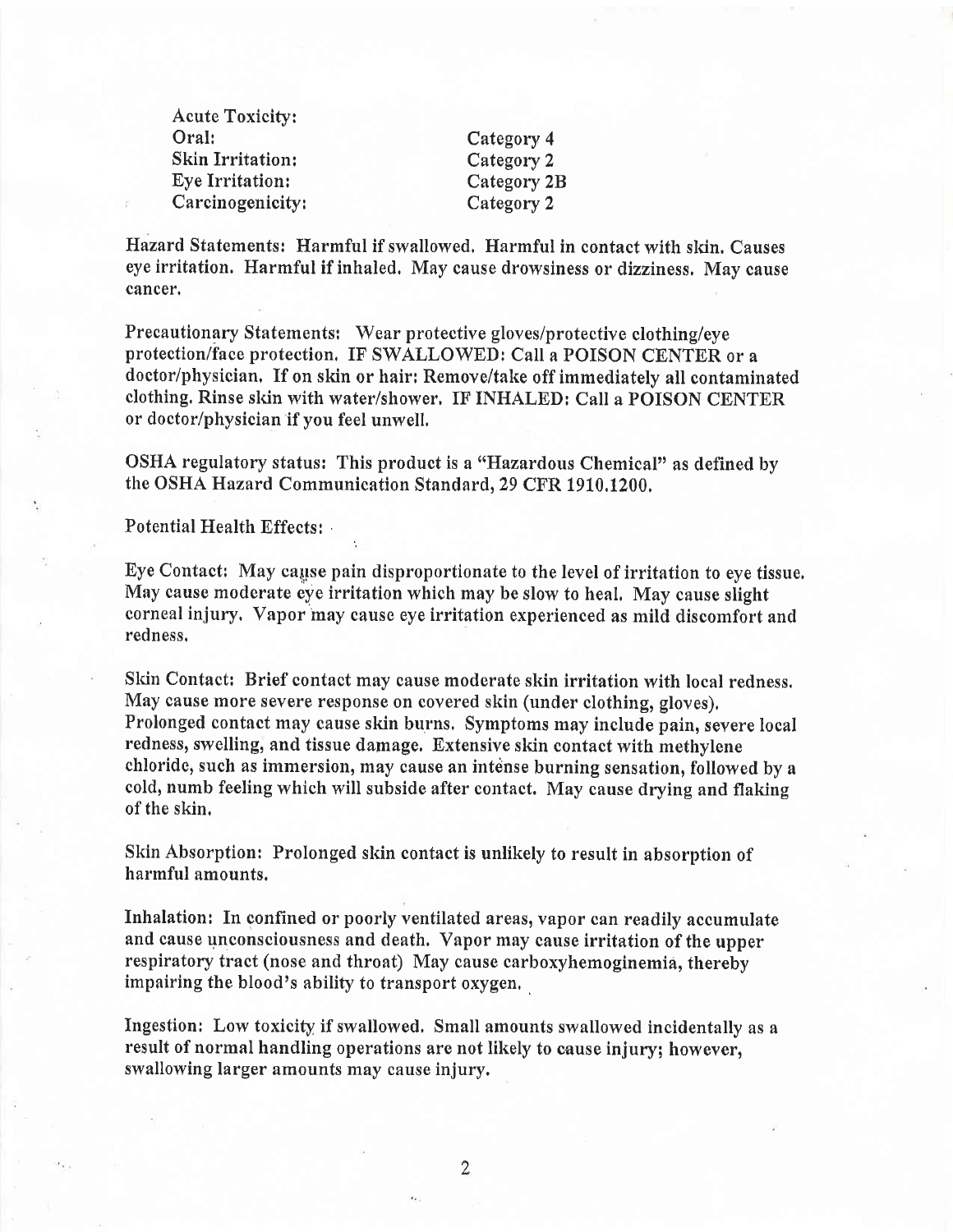Aspiration hazard: Aspiration into the lungs may occur during ingestion or vomiting, resulting in rapid absorption and injury to other body systems.

Effects of Repeated Exposure: In animals, effects have been reported on the following organs: Kidney, Liver, and blood - May cause carboxyhemoglobinemia, thereby impairing the blood's ability to transport oxygen.

Environmental Effects: May cause long-term effects to the environment.

Label Elements:





Signal word Danger

| 3. Composition/information on ingredients |               |         |           |
|-------------------------------------------|---------------|---------|-----------|
| Ingredient                                | <b>CAS No</b> | Percent | Hazardous |
| Dichloromethane                           | $75 - 09 - 2$ | $>99\%$ | Yes:      |

## 4. First-aid measures

Inhalation: If inhaled, remove to fresh air. If breathing is labored or with coughing, give 1007o supplemental oxygen. If not breathing, begin artificial respiration. Get medical aid.

Ingestion: If victim is conscious and alert, give 2-4 cupfuls of milk or water. Never give anything by mouth to an unconscious person. Get medical attention immediately.

Skin Contact: Immediately flush skin with plenty of water for at least 15 minutes while removing contaminated clothing and shoes. Get medical attention.

Eye Contact: Check for and remove contact lenses. Immediately flush eyes with plenfy of water for at least 15 minutes, lifting lower and upper eyelids occasionally. Get medical attention' immediately.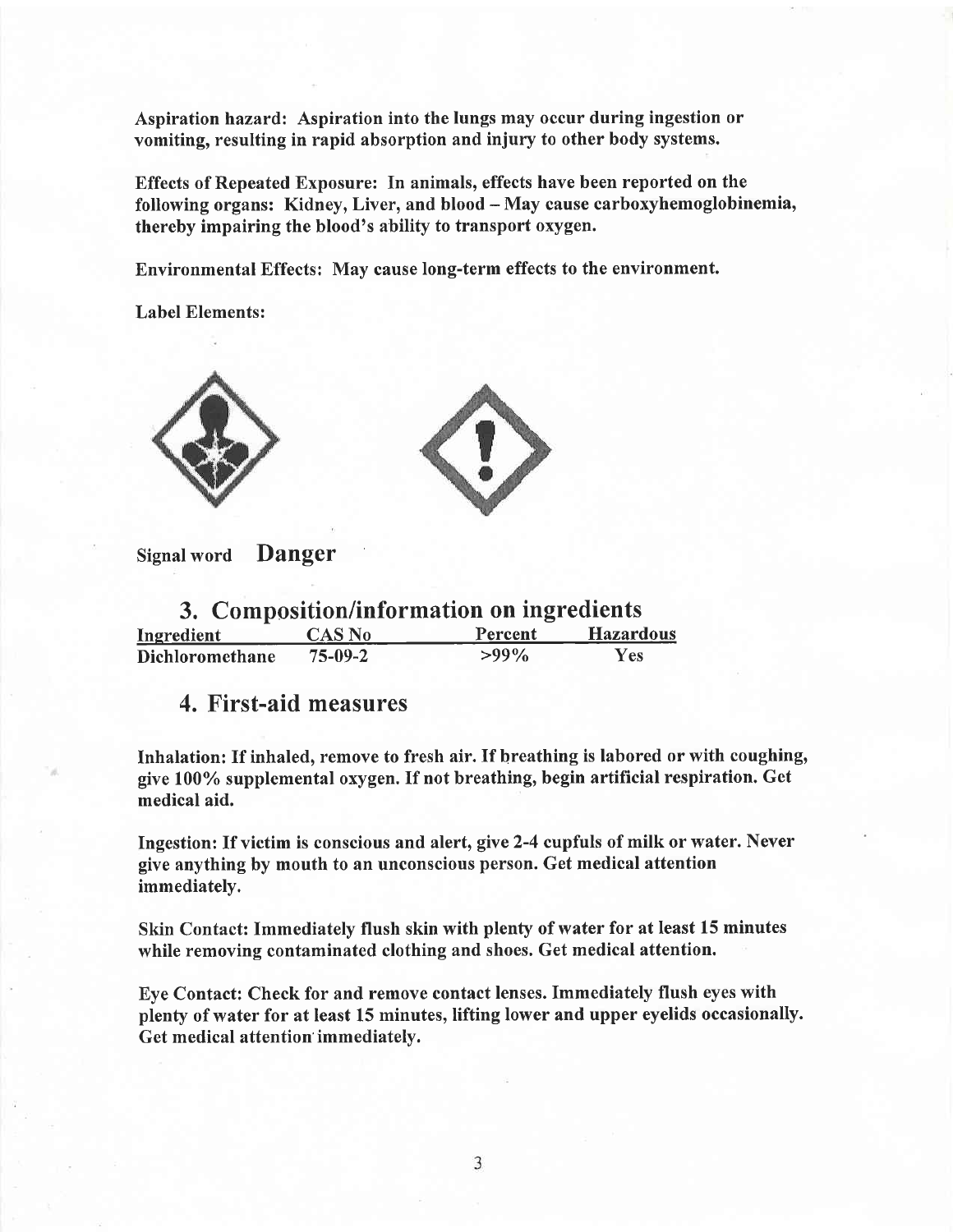### 5. Fire-fighting measures

Flammability: Not expected to be a fire hazard.

Auto-ignition Temperature: 556.1o C (1033o F)

Flash Point: Not applicable.

Flammable Limits: Lower Limit - 15.1 @ 103xC, Upper Limit - 17.3 @ 148xC Products of Combustion: May decompose into highly toxic and irritating gases (hydrogen chloride, phosgene, carbon monoxide and carbon dioxide) under fire conditions.

specific Fire Hazards: As in any fire, always wear self-contained breathing apparatus in pressure-demand (MSA/NIOSH approved or equivalent), and full protective gear. Vapors mixed with air in proper proportion will propagate a flame. Specific Explosion Hazards: None

Fire Fighting Media: Use water, dry chemical, chemical foam, or alcohol resistant foam. Use water spray to keep fire exposed containcrs cool.

National Fire Protective Association: Health - 2, Flammability - 1, Reactivify - <sup>0</sup> NOTE: NFPA ratings use a numbering scale that ranges from  $0 - 4$  to indicate the degree of hazard. A value of zero means the chemical presents no hazard while <sup>a</sup> value of four indicates a high hazard, They are for use by emergency personnel to address the hazards that are presented by short term, acute exposure to this product under fire, spill, or similar emergencies. Ratings involve data and interpretations that may vary from company to company.

### 6. Accidental release measures

Personal Precautions, Protective Equipment and Emergency Procedures: Ventilate area of leak or spill. Wear appropriate personal protective equipment as specified in Section 8. Isolate hazard area. Keep unnecessary and unprotected personnel from entering.

Environmental Precautions and Methods and Materials for Containment and Cleaning Up: Contain and recover liquid when possible. Collect liquid in an appropriate container or absorb with an inert material (e. g., vermiculite, dry sand, earth,) and place in a chemical waste container. Do not flush to sewer! US Regulations (CERCLA) require reporting spills and releases to soil, water and air in excess of reportable quantities. The toll free number for the US Coast Guard National Response Center is (800) 424-8802,

### 7. Handling and storage

Precautions: Always use proper personal protective equipment as described in section 8. Wash thoroughly after handling. Avoid contact with eyes, skin, and clothing. Remove contaminated clothing and wash before reuse. Keep container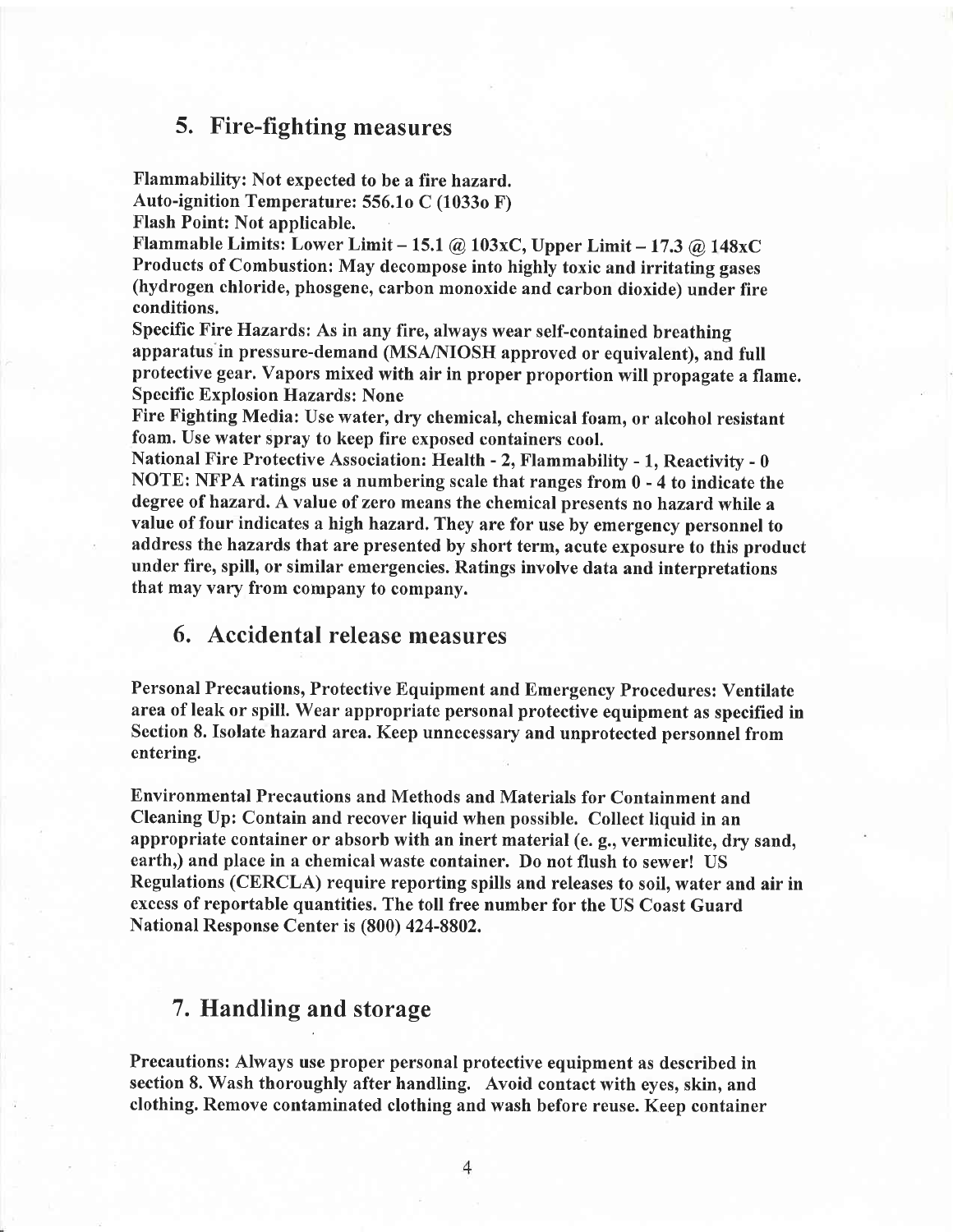tightly closed. Avoid ingestion and inhalation. When using, do not eat, drink or smoke. Wash hands thoroughly after handling. Avoid release to the environment.

Storage: Keep away from oxidizing materials. Keep in a tightly closed container. Store in a cool, dry, well-ventilated area away from incompatible substances. Protect from moisture. Do not store in zinc, aluminum, aluminum alloys or plastic.

### 8. Exposure controls/personal protection

Engineering Controls: Facilities storing or using the material should be equipped with eyewash station and a safety shower. Use adequate general or local exhaust ventilation to keep airborne concentrations below the permissible exposure limits.

Personal Protection: Wear protective chcmical goggles or appropriate eye protection. Use appropriate protective gloves and protective clothing to prevent skin exposure. A respiratory protection program that meets OSHA 29 CFR 1910.134 and ANSI 288,2 requirements or European Standard EN 149 must be followed whenever possible. Always use a NIOSH or European Standard EN 149 approved respirator when necessary.

Exposure Limits:  $ACGIH - 50$  ppm; 174 mg/m3 NIOSH - Potential Occupational Carcinogen - see Appendix A Potential NIOSH carcinogen OSHA Final PELs  $-25$  ppm (8 hr TWA); 125 ppm STEL (15 min TWA); 1800 mg/m3 TWA OSHA Vacated PELs: Methylene chloride: 500 ppm TWA

### 9. Physical and chemical properties

| Appearance:                                                 |                                                                          |  |
|-------------------------------------------------------------|--------------------------------------------------------------------------|--|
| <b>Physical State:</b>                                      | Liquid                                                                   |  |
| Color:                                                      | Clear, colorless liquid.                                                 |  |
| Odor:                                                       | <b>Ethereal odor</b>                                                     |  |
| <b>Odor Threshold:</b>                                      | $250$ ppm                                                                |  |
| <b>Molecular Formula:</b>                                   | <b>CH2Cl2</b>                                                            |  |
| <b>Molecular Weight:</b>                                    | 84.93                                                                    |  |
| Auto-ignition Temperature: 556.10 C (10330 F)               |                                                                          |  |
| <b>Flash Point: Not applicable.</b>                         |                                                                          |  |
|                                                             | Flammable Limits: Lower Limit – 15.1 @ 103xC, Upper Limit – 17.3 @ 148xC |  |
| pH: Not available.                                          |                                                                          |  |
| <b>Boiling Point:</b><br><b>Contract Contract</b>           | 39.8 C (103.6 F) (760 mm/Hg)                                             |  |
| <b>Melting Point:</b>                                       | $-96,7$ C (142.1 F)                                                      |  |
| <b>Freezing Point :</b> $-96.7 \text{ C} (142.1 \text{ F})$ |                                                                          |  |
| <b>Decomposition Temperature: Not available</b>             |                                                                          |  |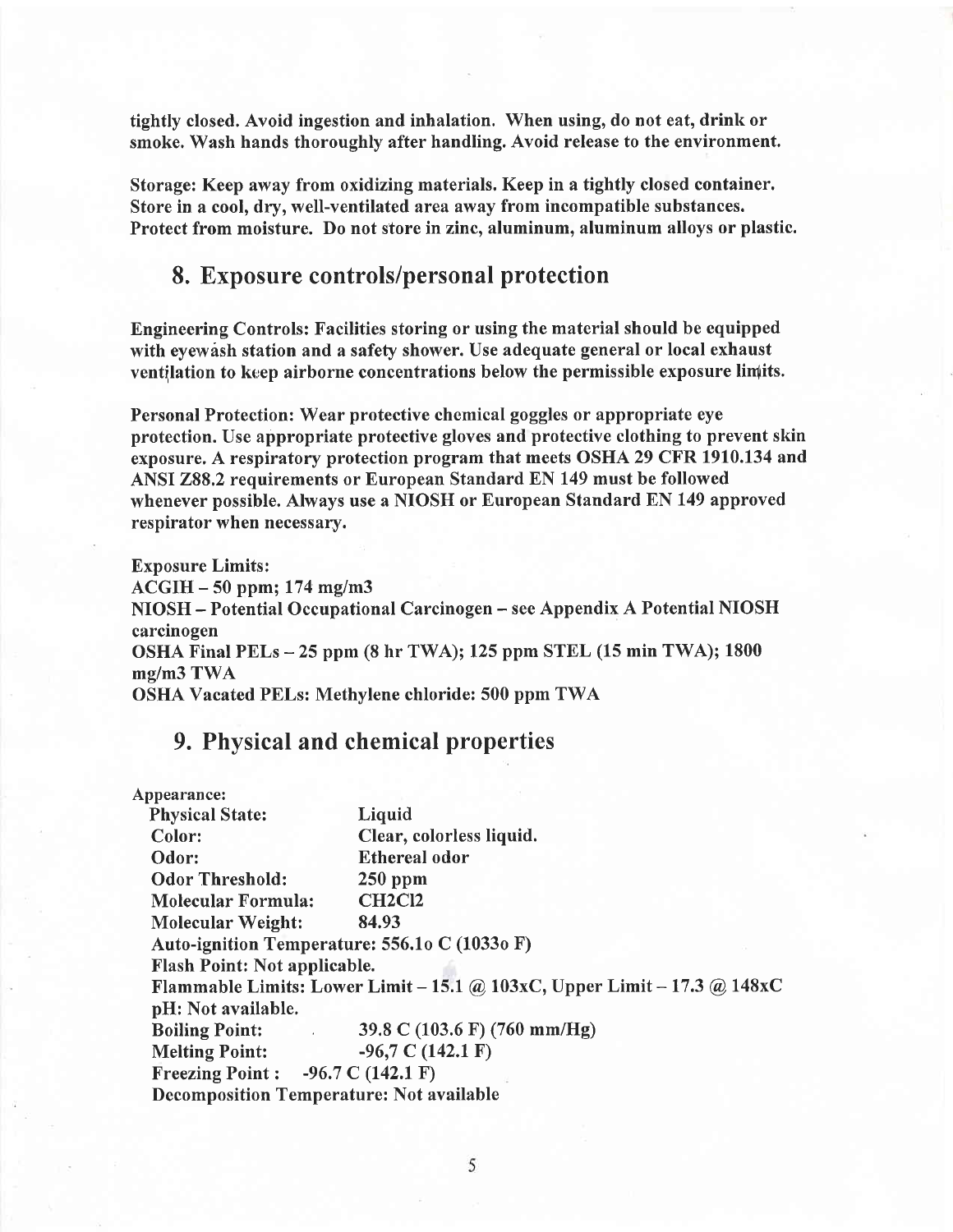Specific Gravity: Vapor Density (Air=1): 2.9 Viscosity: Solubilify: Conductivitv:

1.33 (Water=l) Not available Moderately soluble in water Semiconductive; Conductivity =  $4300$  pS/m; Dielectric Constant = 8.93; Relaxation Time  $Constant = 1.8x10-2 seconds$ 

**Explosive properties** Not explosive Oxidizing properties No

### 10. Stability and reactivity

#### Stability: Stable

Conditions to Avoid: Incompatible materials, strong oxidants. Exposure to elevated temperatures can cause product decompose. Avoid open flames, welding arcs, or other high temperature sources. Avoid direct sunlight or ultraviolet sources.

Incompatibility With Various Substances: Strong oxidizing agents. Can react dangerously with nitrogen tetroxide, liquid oxygen, potassium, sodium, sodiumpotassium alloys, lithium, potassium hydroxide with N-methyl-N-nitroso urea, potassium t-butoxide, and finely powdered aluminum, mixtures of these materials, and liquid ammonia or dimethylaminopropylamine.

Hazardous Decomposition Products: Hydrogen chloride, phosgene, carbon monoxide, carbon, dioxide.

Hazardous Polymerization: Will not occur.

### <sup>1</sup>1. Toxicological information

Routes of Entry: Inhalation, skin absorption, skin contact Acute Exposure Hazards:

INHALATION HAZARD: In confined or poorly ventilated areas, vapor can readily accumulate and can cause unconsciousness and death. Vapor may cause irritation of the upper respiratory tract (nose and throat). May cause carboxyhemoglobinemia, thereby impairing the blood's ability to transport oxygen. May cause dizziness at higher levels may cause cardiac arrhythmias (irregular heartbeats).

INGESTION HAZARD: May cause irritation of the gastrointestinal tract with vomiting. If vomiting results in aspiration, chemical pneumonia could follow.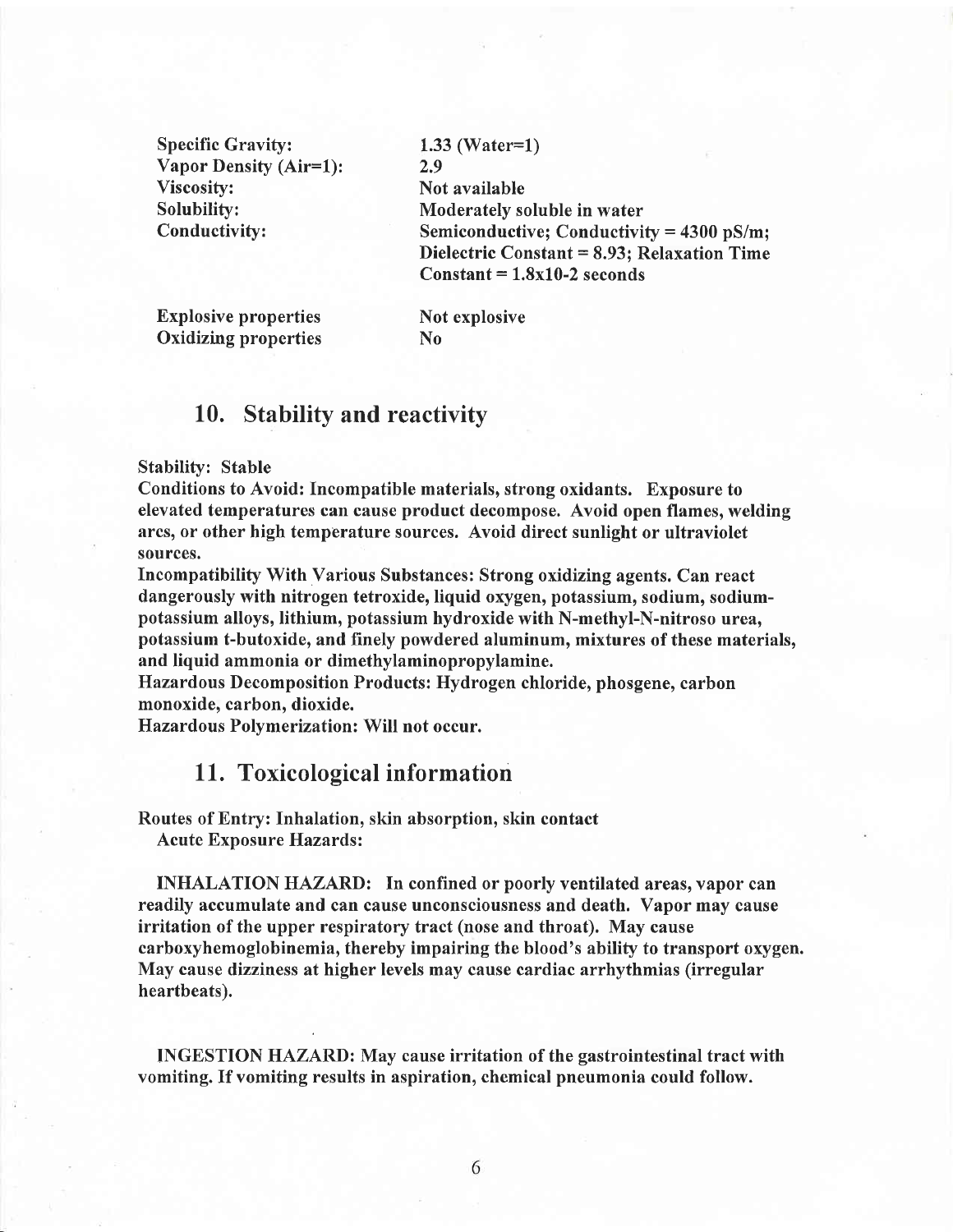Absorption through gastrointestinal tract may produce symptoms of central nervous system depression ranging from light headedness to unconsciousness.

SKIN CONTACT HAZARD: Causes irritation, redness and pain. Prolonged contact can cause burns. Liquid degreases the skin. May be absorbed through skin.

EYE CONTACT HAZARD: Vapors can cause eye irritation. Contact can produce pain, inflammation and temporal eye damage.

Chronic Exposure Hazards: Possible cancer hazard based on tests with laboratory animals. Prolonged or repeated contact with skin may cause dermatitis. May have fetal effects.

Animal Toxicity:

Inhalation, mouse:  $LC50 = 14,400$  ppm/7H; Inhalation, rat:  $LC50 = 88$  g/m3/30M; Oral, rat:  $LD50 = 1600$  mg/kg;

Carcinogenicity:

ACGIH: A3- animal carcinogen California: carcinogen, initial date  $4/1/88$ NIOSH: occupational carcinogen NTP: suspect carcinogen OSHA: possible select carcinogen IARC: Group 28 carcinogen

Epidemiology: A historical cohort study of persons occupationally exposed to dichloromethane no significantly increased cancer or ischemic heart disease mortality compared to a group of non-exposed employees, as well as general population controls. The most recent update and expansion of this study demonstrated no unusual mortality patterns for hypothesized cause of latency. See IARC Volume 4l for a more detailed discussion.

Reproductive Effects: No data available.

Mutagenicity: No data available.

Neurotoxicity: No data available.

Reproductive Effects: No data available.

Teratogenicity:

Specific developmental abnormalities: (musculoskeletal/urogenital) observed: Inl- mus  $TCLo - 1250$  ppm/tH, Oral-rat,  $TDLo$  1260 mg/kg (6-15D preg) Developmental abnormalities :

Craniofacial, Ihl-mouse TCLo=100 ppm/7Hr (female, 6-15D post); Musculoskeletal, Oral- rat, TDLo+1260 mg/kg (6-15D preg)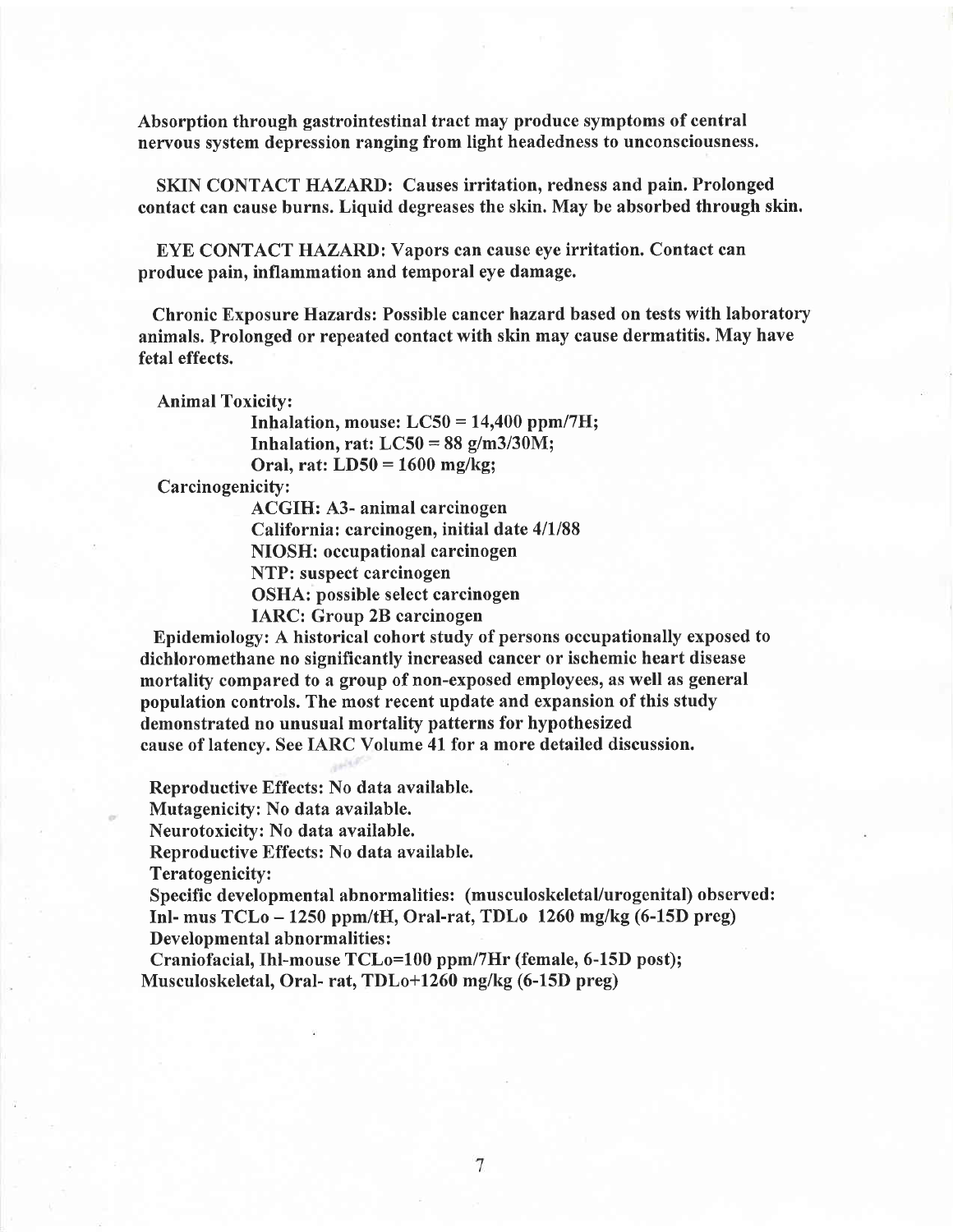### 12. ECOLOGICAL INFORMATION

Ecotoxicity: This chemical has a moderate potential to affect some aquatic organisms. It is resistant to biodegradation and has a flow potential to persist in the aquatic environment. 96-hr, EC50 (loss of equilibrium); Fathead minnow: 99 mg/L; 96-hr, EC10: 66.3 mg/L; Bluegill sunfish: 96-hr, LC50=220 mg/L; Water flea: 24-hr, LC50=2270 mg/L; No observed effect level: 1550 mg/L. Environmental Fate: This material is not likely to bioconcentrate.

### 13. Disposal considerations

Material that cannot be saved for recovery or recycling should be managed in an appropriate and approved waste facility. Processing, use or contamination of this product may change the waste management options. Waste generators must decide if discarded material is a hazardous waste. State and local disposal regulations may differ from federal disposal definitions found in 40 CFR 261.3. Dispose of container and unused contents in accordance with federal, state and local requirements. This material is a "U" listed waste under 40 CFR 261.33 (U080). Do not dump into any sewers, soil or body of water.

# 14, Transportation Information

us DoT,IATA,IMO



Proper Shipping Name: Dichloromethane Hazard Class: 6.1 UN Number: UN1593 Packing Group: III Canada TDG Additional Information: Not available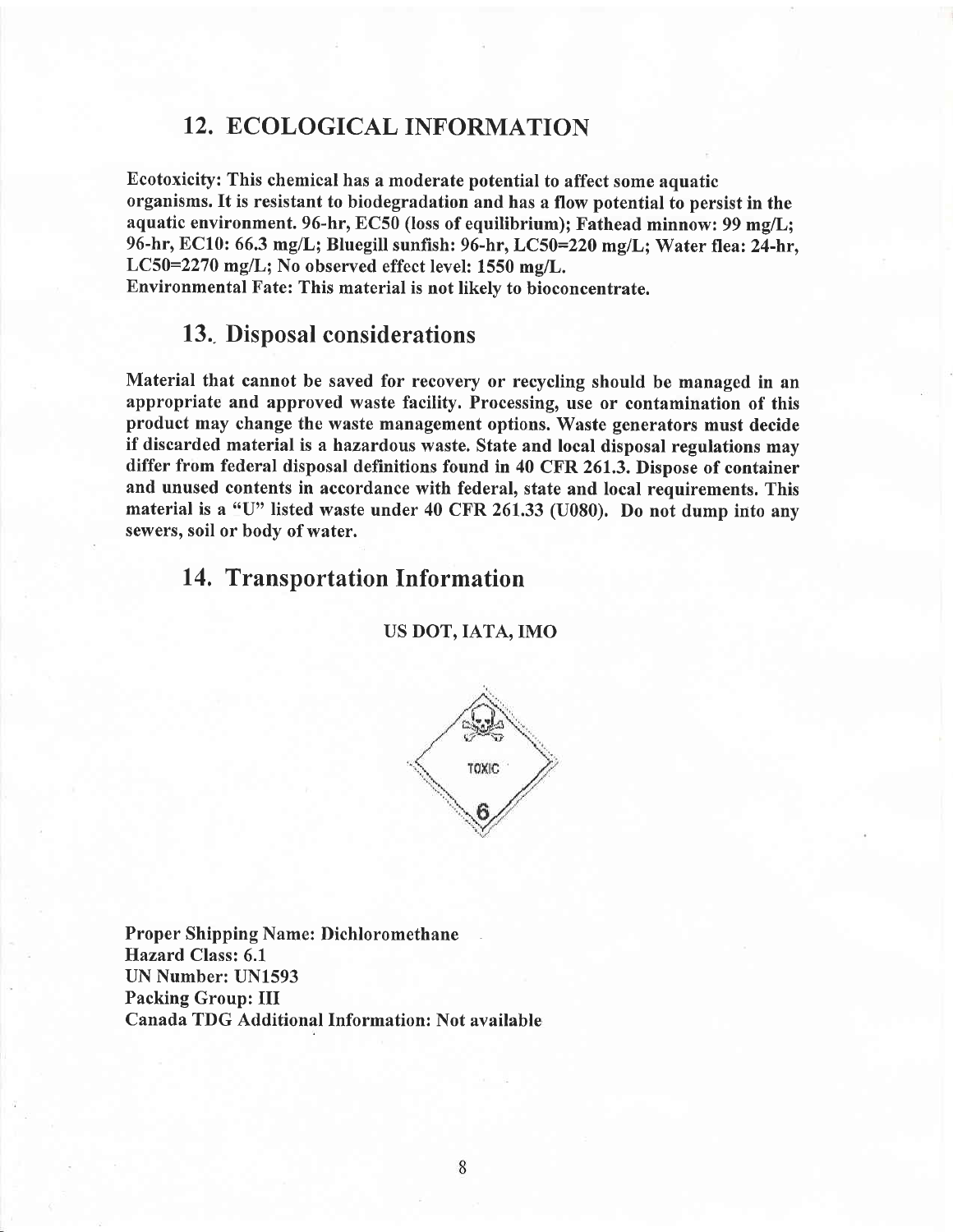### 15. Regulatory information

US Federal Regulations:

TSCA: CAS# 75-09-2 is listed on the TSCA Inventory.

Health and Safety Reporting List: CAS# 75-09-2 effective date: 10/4/1982; Sunset date: 10/4/1992

Chemical Test Rules: CAS# 75-09-2 is not listed.

Section 12b: CAS# 75-09-2 is not listed.

TSCA Significant New Use Rule: Does not have an SNUR under TSCA.

CERCLA Hazardous Substances: CAS# 75-09-2 - 1000 lb final RQ; 454 kg final RQ SARA Section 302: Does not have a TPQ

SARA Codes: CAS# 75-09-2 - acute, chronic

Section 313: Dichloromethane (CAS# 75-09-2) is subject to SARA Title III Section 313 and 40 CFR 373 reporting

requirements.

Clean Air Act: CAS# 75-09-2 is listed as ahazardous air pollutant (HAP). lt is not <sup>a</sup> Class I Ozone Depleter. It is not <sup>a</sup>

Class 2 Ozone Depleter.

Clean Water Act: CAS#. 75-09-2 is listed as a Hazardous Substance. It is listed as <sup>a</sup> Priority Pollutant. It is not a Toxic

Pollutant.

OSHA: Not considered highly hazardous by OSHA.

#### US State Regulations:

CAS# 75-09-2 is on the following state right-to-know lists: California, Florida, New Jersey, Pennsylvania, Minnesota, and Massachusetts.

The following statement is made in order to comply with the California State Drinking Water Act: WARNING: This product contains Methylene chloride, <sup>a</sup> chemical known to the state of California to cause cancer. California No Significant Risk Level  $= 50$  ug/day.

#### Canada:

DSL/NDSL: CAS# 75-09-2 is listed on Canada's DSL list.

WHMIS: This product has a WHMIS classification of D1B, D2A, D2B. This product has been classified in accordance with hazard criteria of the Controlled Products Regulations and this MSDS contains all the information required by those regulations.

Ingredient Disclosure List: CAS# 75-09-2 is not listed on Canada's Ingredient Disclosure List.

#### DSCL (EEC):

Hazard. Symbols: Xn

Risk Phrases: R40 - Possible risk of irreversible effects.

Safety Phrases:  $S23 - Do$  not inhale gas/fumes/vapor/spray;  $S24/25 - Avoid$  contact with skin and eyes; S36/37: Wear suitable protective clothing and gloves.